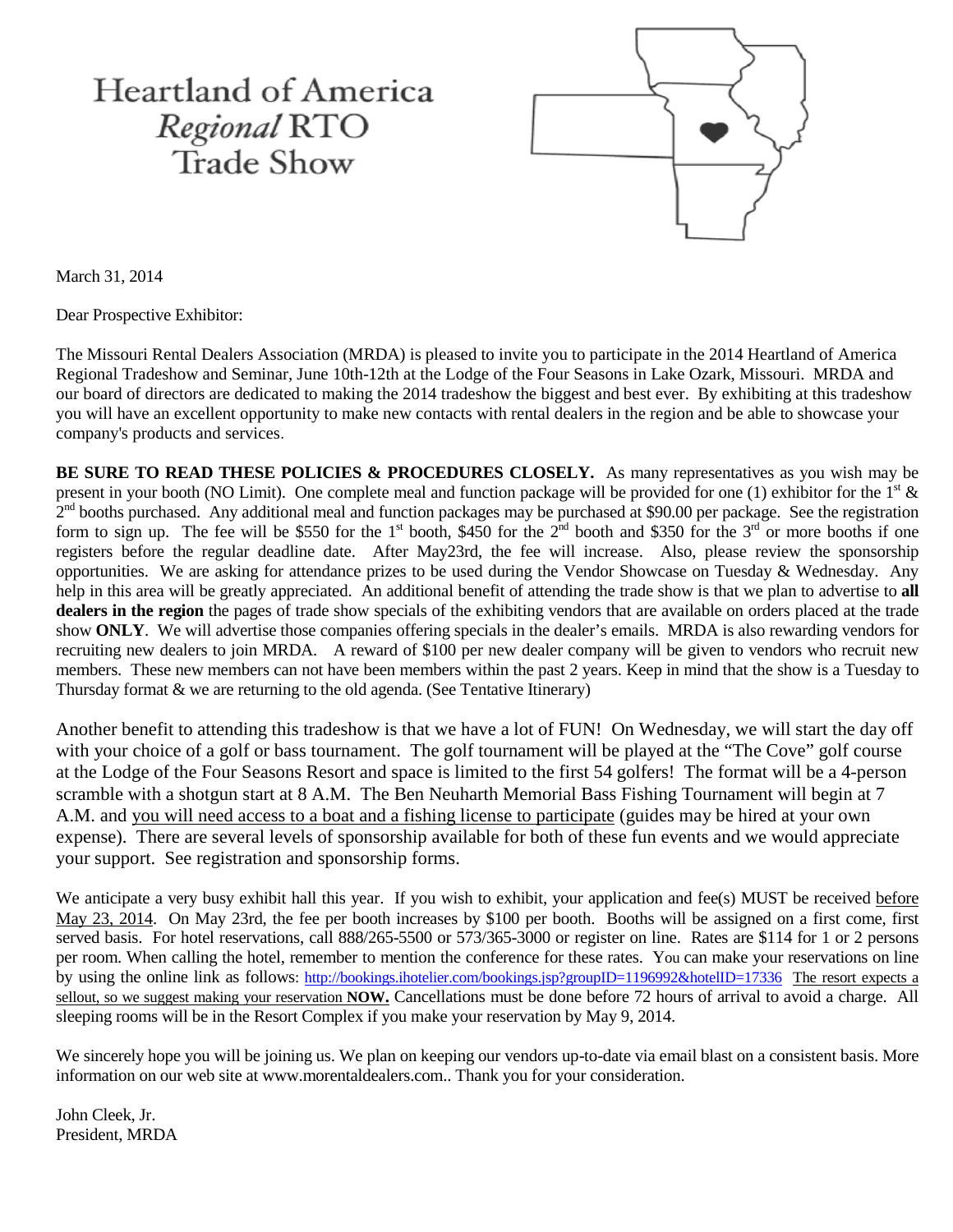## **SPONSORSHIP OPPORTUNITIES**

Listed below are a number of sponsorship opportunities, which include Exhibit Booth, Social Activities and Golf Tournament Sponsorship.

## **EXHIBIT BOOTH (\$550-1<sup>st</sup> Booth, \$450-2nd Booth, \$350-3<sup>rd</sup> or more Booths) (ON MAY 23, 2014, BOOTH FEE INCREASES BY \$100 per BOOTH)**

There will be 70 booths available. This opportunity provides you:

- \* An 10' X 10' booth with a 6' draped table, 2 chairs, trash can and an identification sign for booth price.
- \* Admission to all activities held in the Exhibit Hall.
- \* One Free Complete Meal/Function Package for  $1^{st}$  &  $2^{nd}$  booth.
- \* Recognition in Final Program

#### **WELCOME RECEPTION OR VENDOR RECEPTION (\$500 – Gold Sponsor, \$250 – Silver Sponsor, \$100 – Bronze Sponsor (June 10th or 11th)**

Tuesday night's reception & Wednesday night's receptions are held in the Exhibit Hall. Beer, soda and hors d'oeuvres will be served on Tuesday. On Wednesday, a full bar will be available as well as cheese and fruit trays.

Gold - Silver - Bronze sponsorships provides:

- \* If exhibiting, signage for your booth and a special recognition ribbon for badge.
- \* Your company's name announced over the P.A. system as sponsor.
- \* Your company's name printed in the program as a reception sponsor.
- \* Signage at entrance and by the refreshments.

\* Recognition of your company at the reception.

## **DINNER (\$500 – Gold Sponsor, \$250 – Silver Sponsor, \$100 – Bronze Sponsor (June 11th)**

This event is available to the participants at the meeting. Sponsors are welcomed to help defray a portion of the cost of this event. Sponsorship would include:

- \* If exhibiting, signage at your booth and a special recognition ribbon for badge.
- \* Signage at room entrance.
- \* Your company's name announced at the event.
- \* Your company's name printed in the final program.
- \* Recognition of your company at the dinner.

## **BUFFET BREAKFAST (\$500 – Gold Sponsor, \$250 – Silver Sponsor, \$100 – Bronze Sponsor (June 12th)**

There is one breakfast held during the Trade Show. Coffee, juices, etc. are served. Sponsorship in a breakfast provides:

- \* If exhibiting, signage for your booth and a special recognition ribbon for badge.
- \* Your company's name printed in the program as a breakfast sponsor.
- \* Signage at entrance and by the refreshments.
- \* Recognition of your company at the breakfast.

## **GOLF TOURNAMENT (\$75/PLAYER** includes fees and cart)

\*\$1,000 –Platinum Sponsor \$500 – Gold Sponsor, \$250 – Silver Sponsor, \$100 – Bronze Sponsor

\*\$1,000 –Platinum Sponsor - includes organization name on trophies and in final program **(ONLY 1 Sponsor)-TAKEN**

\* \$500 - Gold Sponsor- includes signage by golf lunch & in program acknowledgment

 $*$  \$250 – Silver Sponsor - includes signage by golf breakfast  $\&$  in program acknowledgment

\* \$100 – Bronze Sponsor - includes advertising at (1) tee or green and program acknowledgment

## **BASS FISHING TOURNAMENT (\*\$1,000 –Platinum Sponsor, \$500 – Gold Sponsor, \$250 – Silver Sponsor,**

#### **\$100 – Bronze Sponsor)**

(Boat and fishing license NEEDED to participate)

MRDA is seeking assistance in Gold, Silver and/or Bronze sponsorship of this tournament. Organization(s) may supply prizes. If interested, contact John Cleek (573/449-1010)

- \*\$1,000 –Platinum Sponsor includes organization name on trophies and in final program **(ONLY 1 Sponsor)-TAKEN**
- \* \$500 Gold Sponsor includes company logo on sleeve of fishing shirt & recognition at the dinner. **(ONLY 2 Sponsors)1 taken**
- \* \$250 Silver Sponsor includes signage by breakfast & recognition of your company at the dinner.
- \* \$100 Bronze Sponsor includes signage on the dock and in program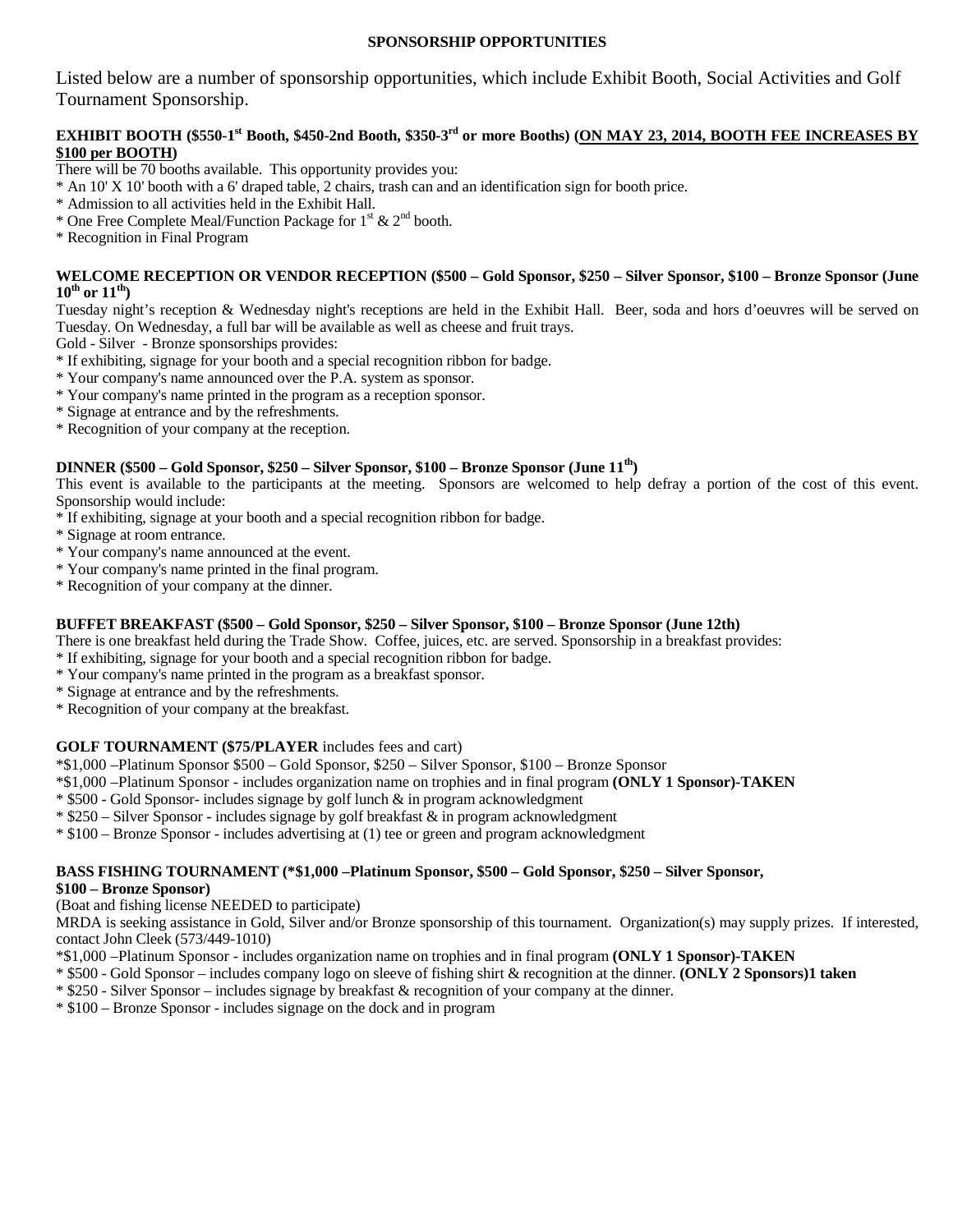## **CONTRACT FOR EXHIBIT SPACE**

Heartland of America Regional Trade Show & Seminar June 10-12, 2014

Lodge of Four Seasons Resort, Lake Ozark, Missouri

MASTERCARD or AMERICAN EXPRESS.

|                                                                                                                                                                                                                                      | Company Name For Sign:                                                                                                                                                                                                                                                                                                                                                        |      |        |       |     |
|--------------------------------------------------------------------------------------------------------------------------------------------------------------------------------------------------------------------------------------|-------------------------------------------------------------------------------------------------------------------------------------------------------------------------------------------------------------------------------------------------------------------------------------------------------------------------------------------------------------------------------|------|--------|-------|-----|
| Address: <u>Street Street Street Street Street Street Street Street Street Street Street Street Street Street Street Street Street Street Street Street Street Street Street Street Street Street Street Street Street Street St</u> |                                                                                                                                                                                                                                                                                                                                                                               | City |        | State | Zip |
|                                                                                                                                                                                                                                      |                                                                                                                                                                                                                                                                                                                                                                               |      |        |       |     |
|                                                                                                                                                                                                                                      | Telephone: $(\_\_\_\_\_$                                                                                                                                                                                                                                                                                                                                                      |      |        |       |     |
|                                                                                                                                                                                                                                      | Contact Name: <u>Contact Name:</u> Contact Name: Contact Name: Contact Name: Contact Name: Contact Name: Contact Name: Contact Name: Contact Name: Contact Name: Contact Name: Contact Name: Contact Name: Contact Name: Contact Na                                                                                                                                           |      |        |       |     |
|                                                                                                                                                                                                                                      | ELECTRICITY NEEDED (\$35 per dual receptacle) ELECTRICITY NEEDED (\$35 per dual receptacle)                                                                                                                                                                                                                                                                                   |      |        |       |     |
|                                                                                                                                                                                                                                      | Exhibit Booth-\$450 each(10'X10') (Indicate the # of Booths)- $2nd$ booth or \$350 $3rd$ booth                                                                                                                                                                                                                                                                                |      |        |       |     |
|                                                                                                                                                                                                                                      | Annual membership fee - \$100 (If already paid, please disregard. MUST BE A MEMBER TO EXHIBIT.)                                                                                                                                                                                                                                                                               |      |        |       |     |
|                                                                                                                                                                                                                                      | $\_\_\_\_\$ Additional meal/function package(s): \$90 X $\_\_\_\_\_\$ # of packages                                                                                                                                                                                                                                                                                           |      |        |       |     |
|                                                                                                                                                                                                                                      | Our company will be offering Trade Show Specials. ________YES ________NO _____NO _______YES _______NO                                                                                                                                                                                                                                                                         |      |        |       |     |
|                                                                                                                                                                                                                                      | Sign me up for the Fishing Tournament. List names                                                                                                                                                                                                                                                                                                                             |      |        |       |     |
|                                                                                                                                                                                                                                      |                                                                                                                                                                                                                                                                                                                                                                               |      |        |       |     |
|                                                                                                                                                                                                                                      |                                                                                                                                                                                                                                                                                                                                                                               |      |        |       |     |
|                                                                                                                                                                                                                                      |                                                                                                                                                                                                                                                                                                                                                                               |      |        |       |     |
| <b>Registration/Sponsorship Form.</b>                                                                                                                                                                                                | RENTAL POLICY: A nonrefundable deposit of \$100 PER BOOTH MUST BE ENCLOSED WITH THIS CONTRACT to<br>reserve your booth(s). The balance per booth must be paid to the MRDA before May 23, 2014 in order for the discounted fee to be in<br>effect. On May 23rd full payment of \$650 per booth space requested must be mailed with this contract. Please transfer amount to    |      |        |       |     |
|                                                                                                                                                                                                                                      | Written notice of cancellation received in the MRDA contracted office by May 23rd will receive a refund of monies submitted<br>minus a \$100 Deposit. No refunds will be allowed for cancellations made after May 23rd, 2014.                                                                                                                                                 |      |        |       |     |
|                                                                                                                                                                                                                                      | <b>POLICIES AND PROCEDURES:</b> Exhibitor agrees to observe all policies and procedures set forth by the MRDA and The Lodge of<br>Four Seasons Resort. The undersigned has read and hereby agrees to the Exhibitor Policies and Procedures for exhibiting at the 2014<br>Heartland of America Regional Trade Show and Seminar, hosted by Missouri Rental Dealers Association. |      |        |       |     |
| (Approved Signature)                                                                                                                                                                                                                 |                                                                                                                                                                                                                                                                                                                                                                               |      | (Date) |       |     |
|                                                                                                                                                                                                                                      | r Office Use Only: Deposit: Denosit: Date: Date: Balance/Rec.: Date: Date: Date:                                                                                                                                                                                                                                                                                              |      |        |       |     |
|                                                                                                                                                                                                                                      |                                                                                                                                                                                                                                                                                                                                                                               |      |        |       |     |
|                                                                                                                                                                                                                                      | CREDIT CARD PAYMENT: Please charge my: □ VISA □ MASTERCARD □ AMERICAN EXPRESS OF □ DISCOVER Card.                                                                                                                                                                                                                                                                             |      |        |       |     |
| Account Number                                                                                                                                                                                                                       | <b>Expiration Date Expiration Date Expiration Date</b>                                                                                                                                                                                                                                                                                                                        |      |        |       |     |
| Signature_                                                                                                                                                                                                                           | <u>Verification Number (3 or 4 digits)</u>                                                                                                                                                                                                                                                                                                                                    |      |        |       |     |
|                                                                                                                                                                                                                                      | You may register by calling 573/442-2963 or 573/489-0622 (cell) or FAX to 573/875=8158 and charging the fee to your VISA,                                                                                                                                                                                                                                                     |      |        |       |     |

**COMPLETE BOTH SIDES**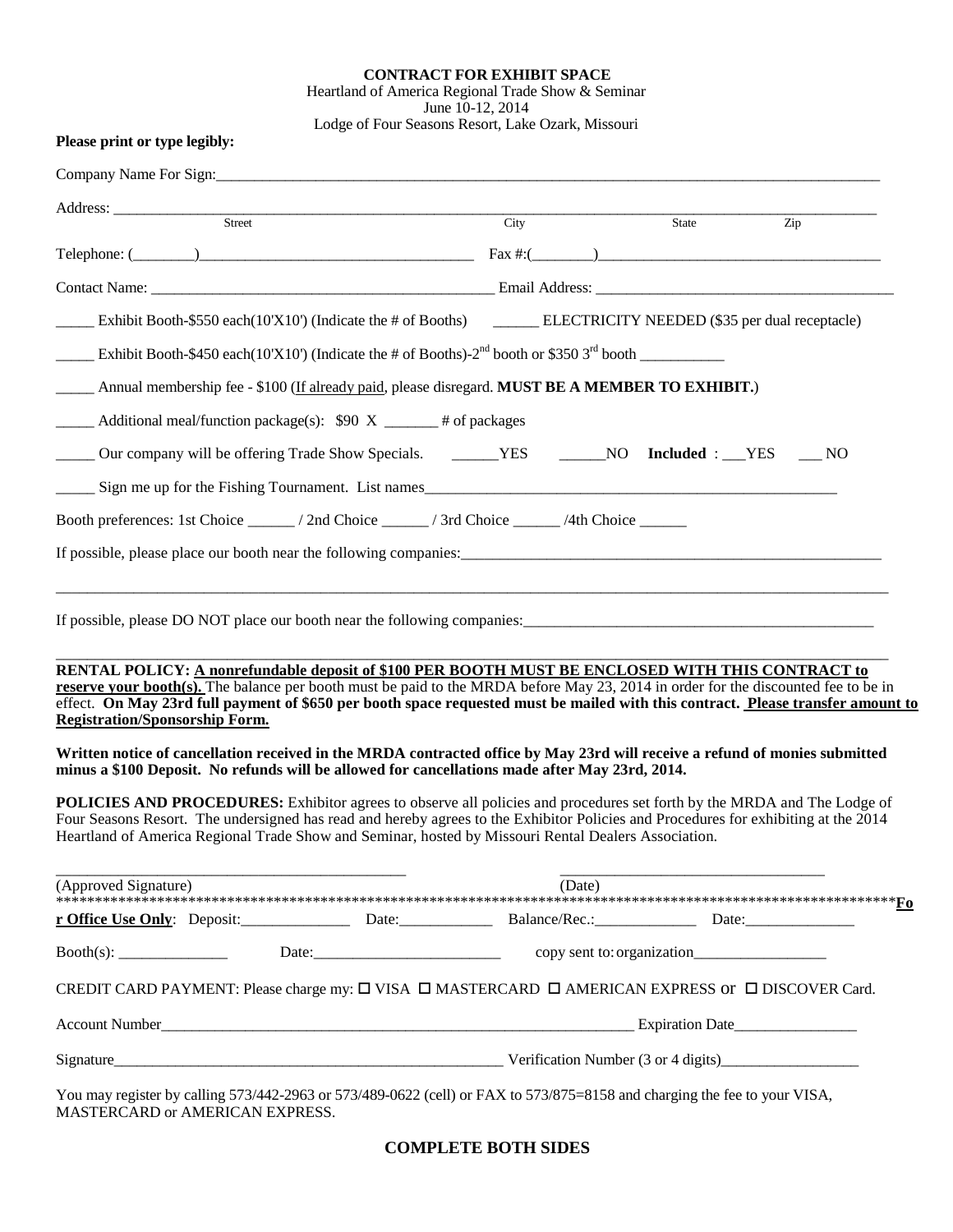## **REGISTRATION/SPONSORSHIP AGREEMENT**

|                                                                                                                                                                                                                                                                                                                                                                                                                                                                                                                                     |                   | <b>Heartland of America Regional</b>            |                      |       |                                                                                                                                                                                                                                                                                                                        |
|-------------------------------------------------------------------------------------------------------------------------------------------------------------------------------------------------------------------------------------------------------------------------------------------------------------------------------------------------------------------------------------------------------------------------------------------------------------------------------------------------------------------------------------|-------------------|-------------------------------------------------|----------------------|-------|------------------------------------------------------------------------------------------------------------------------------------------------------------------------------------------------------------------------------------------------------------------------------------------------------------------------|
| Please print or type legibly:                                                                                                                                                                                                                                                                                                                                                                                                                                                                                                       |                   | 2014 Trade Show and Seminar<br>June 10-12, 2014 |                      |       |                                                                                                                                                                                                                                                                                                                        |
|                                                                                                                                                                                                                                                                                                                                                                                                                                                                                                                                     |                   |                                                 |                      |       |                                                                                                                                                                                                                                                                                                                        |
| Address: <u>Street Street Street Street Street Street Street Street Street Street Street Street Street Street Street Street Street Street Street Street Street Street Street Street Street Street Street Street Street Street St</u>                                                                                                                                                                                                                                                                                                |                   |                                                 |                      |       |                                                                                                                                                                                                                                                                                                                        |
|                                                                                                                                                                                                                                                                                                                                                                                                                                                                                                                                     |                   | City                                            |                      | State | $\overline{Z}$ ip                                                                                                                                                                                                                                                                                                      |
| Telephone: $(\_\_\_\_\_)$                                                                                                                                                                                                                                                                                                                                                                                                                                                                                                           |                   |                                                 |                      |       |                                                                                                                                                                                                                                                                                                                        |
| Contact Name & Title: 1988 Contact Name & Title:                                                                                                                                                                                                                                                                                                                                                                                                                                                                                    |                   |                                                 |                      |       |                                                                                                                                                                                                                                                                                                                        |
|                                                                                                                                                                                                                                                                                                                                                                                                                                                                                                                                     |                   |                                                 |                      |       |                                                                                                                                                                                                                                                                                                                        |
| Exhibit Booth-\$550-1 <sup>st</sup> booth, \$450-2 <sup>nd</sup> booth, \$350-3 <sup>rd</sup> or more- $(10\bar{X}10)$<br>$(On 5-23-14, booth price is $100 higher)$<br>(Contract for Exhibit Space must be completed) X _____ (# of Booths)<br>* (\$100 deposit reserves your space with balance due before May 23, 2014)<br>______ Annual membership fee-\$100 (If already paid, please disregard.<br><b>MUST BE A MEMBER TO EXHIBIT)</b><br><b>Exhibitors Requesting Extra Meal/Function Package: \$90 X</b> ________(# of Reps) |                   |                                                 |                      |       | $\equiv$ and the set of the set of $\sim$<br>$\equiv$ 100 minutes of $\sim$                                                                                                                                                                                                                                            |
| ELECTRICITY NEEDED (\$35 per dual receptacle)                                                                                                                                                                                                                                                                                                                                                                                                                                                                                       |                   |                                                 |                      |       |                                                                                                                                                                                                                                                                                                                        |
| $\frac{1}{2}$ Golf Tournament: $\frac{1}{2}$ # of golfers X \$75 (Fill out golf form & return)<br>$\equiv$ 100 $\pm$ 100 $\pm$                                                                                                                                                                                                                                                                                                                                                                                                      |                   |                                                 |                      |       |                                                                                                                                                                                                                                                                                                                        |
| <b>Platinum Level</b><br><b>Sponsorships:</b>                                                                                                                                                                                                                                                                                                                                                                                                                                                                                       | <b>Gold Level</b> | <b>Silver Level</b>                             | <b>Bronze</b> Level  |       |                                                                                                                                                                                                                                                                                                                        |
| Golf Tournament \$1,000_TAKEN__ \$500______ \$250 ______                                                                                                                                                                                                                                                                                                                                                                                                                                                                            |                   |                                                 | $$100$ $\qquad$      |       | =____________                                                                                                                                                                                                                                                                                                          |
| Bass Tournament \$1,000_TAKEN__ \$500 _______ \$250 ______                                                                                                                                                                                                                                                                                                                                                                                                                                                                          |                   |                                                 | $$100$ $\qquad$      |       | $\equiv$ $\frac{1}{2}$ and $\equiv$ $\frac{1}{2}$ and $\equiv$                                                                                                                                                                                                                                                         |
| Vendor Reception                                                                                                                                                                                                                                                                                                                                                                                                                                                                                                                    |                   |                                                 | $$500$ $$250$ $$100$ |       |                                                                                                                                                                                                                                                                                                                        |
| Dinner                                                                                                                                                                                                                                                                                                                                                                                                                                                                                                                              | $$500$ $\_\_$     | $$250$ $\_\_\_\_\_\_\_\$                        | $$100$ $\qquad$      |       |                                                                                                                                                                                                                                                                                                                        |
| Breakfast-Thursday                                                                                                                                                                                                                                                                                                                                                                                                                                                                                                                  | $$500$ $\qquad$   | $$250$ $\_\_\_\_\_\_\_\$                        | $$100$ $\qquad$      |       | $\equiv$ and the set of $\sim$                                                                                                                                                                                                                                                                                         |
| Golf balls                                                                                                                                                                                                                                                                                                                                                                                                                                                                                                                          |                   | $$250$ $\_\_$                                   |                      |       | $=$ $\frac{1}{2}$ $\frac{1}{2}$ $\frac{1}{2}$ $\frac{1}{2}$ $\frac{1}{2}$ $\frac{1}{2}$ $\frac{1}{2}$ $\frac{1}{2}$ $\frac{1}{2}$ $\frac{1}{2}$ $\frac{1}{2}$ $\frac{1}{2}$ $\frac{1}{2}$ $\frac{1}{2}$ $\frac{1}{2}$ $\frac{1}{2}$ $\frac{1}{2}$ $\frac{1}{2}$ $\frac{1}{2}$ $\frac{1}{2}$ $\frac{1}{2}$ $\frac{1}{2$ |
| <b>Trade Show Lanyards</b>                                                                                                                                                                                                                                                                                                                                                                                                                                                                                                          | $$500$ $\_\_$     |                                                 |                      |       |                                                                                                                                                                                                                                                                                                                        |
| Attendance Prize Item(s) - List Items-<br><u>List Items-</u>                                                                                                                                                                                                                                                                                                                                                                                                                                                                        |                   |                                                 |                      |       |                                                                                                                                                                                                                                                                                                                        |
|                                                                                                                                                                                                                                                                                                                                                                                                                                                                                                                                     |                   |                                                 |                      |       |                                                                                                                                                                                                                                                                                                                        |

Total Enclosed - Please Find Our Check For \$\_\_\_\_\_\_\_\_\_\_\_\_\_

Make checks payable to: **MRDA- Heartland of America Regional Trade Show**

Please return to: **Heartland of America Regional Trade Show/MRDA** 501 South Cedar Lake Dr. Columbia, Missouri 65203-9183

## **COMPLETE BOTH SIDES**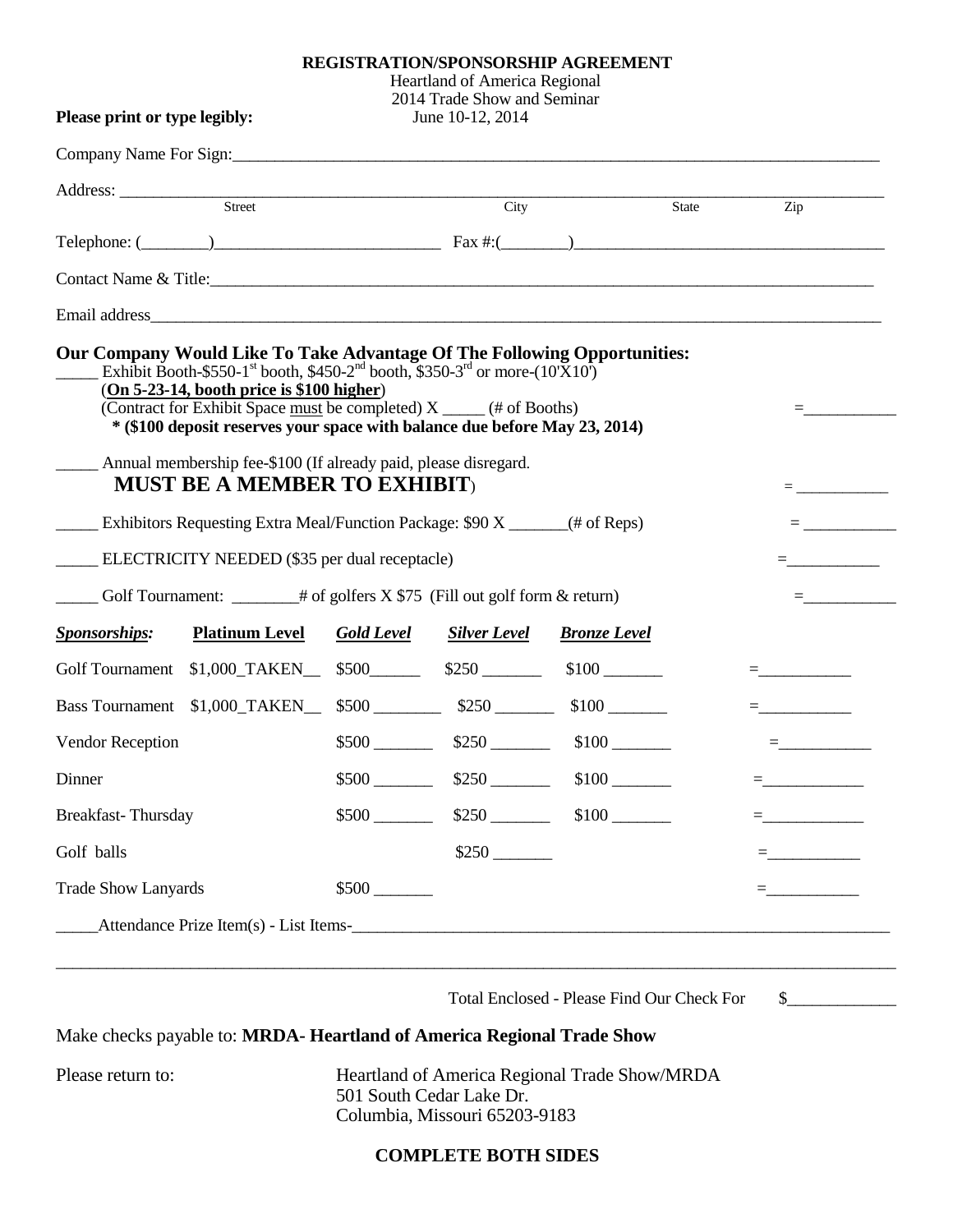#### **EXHIBITORS POLICIES AND PROCEDURES**

1. **BOOTH ASSIGNMENTS:** Complete and return the enclosed contract for Exhibit space. List 4 space choices in order of preference. Booth assignments will be assigned after the May 23rd deadline. Confirmation will be made as quickly as possible. The number of booth spaces is limited and assignments will be made on a first come, first served basis. A company that has not settled all previous accounts with the MRDA will not be assigned booth space. The MRDA determines the eligibility of any company or product to be exhibited at this meeting, either before or after proper execution of the contract. **NOTE:** If you do not receive confirmation from MRDA, then you are **NOT** registered for booth space(s).

NO RESERVATIONS FOR BOOTH SPACE WILL BE ACCEPTED OVER THE TELEPHONE.

2. **EXHIBITOR'S FEE & RENTAL POLICY:** The rental fee is \$550 for 1st booth (10'X10'), \$450 for 2<sup>nd</sup> booth and \$350 for 3<sup>rd</sup> or more booths, if you register before May 23, 2014. **To reserve your booth(s), a nonrefundable deposit of \$100 PER BOOTH OR THE FULL FEE MUST BE ENCLOSED WITH THE APPLICATION.** The balance per booth must be paid to the MRDA before May 23, 2014 for the fee of \$550 for 1<sup>st</sup> booth, \$450 for 2<sup>nd</sup> booth & \$350 for 3<sup>rd</sup> booth or more to be in effect. If the balance is not paid before May 23, 2014, the higher fee of \$650or \$100 extra per booth becomes the price. **On May 23rd, full payment of \$650 or \$100 extra per booth space requested must be mailed with the application.** Non-payment of space after June 1st will be interpreted to mean that the exhibiting organization no longer wishes to reserve space and the booth reservation will be CANCELED. The Association reserves the right to resell this space to another organization.

Written notice of cancellation received in the MRDA Administrative Office by May 23, 2014 will receive a refund of monies submitted minus the \$100 deposit. No refunds will be allowed for cancellations made after May 23, 2014. All cancellations must be received on the company's letterhead. FULL PAYMENT MUST BE RECEIVED BEFORE SPACE CAN BE OCCUPIED.

3. **REGISTRATION AND BADGES:** Pre-registration of exhibit personnel is mandatory. Each exhibiting company is entitled to one (1) complimentary meal/function package for  $1<sup>st</sup>$  & 2nd booths only, which included admittance to all meals and functions. No meal packages for  $3<sup>rd</sup>$  or more booths. Other representatives may register to attend and work the booth. Any additional meal and function packages may be purchased at \$90.00 per package.

Each exhibitor is expected to staff each booth adequately during exhibit hours. EACH REPRESENTATIVE OF AN EXHIBITING ORGANIZATION MUST WEAR AN OFFICIAL BADGE AT ALL TIMES IN THE EXHIBIT AREA.

- 4. **SIZE/FURNISHINGS:** Each booth is 10 feet wide by 10 feet deep. Rental fee includes drapery background (8 feet high), side dividers (3 feet high), a 7 by 44-inch sign with the name of the firm and a 6-foot table and 2 chairs. **Electricity must be secured prior to the start of the Trade Show. Please indicate on your form if electricity is needed.**
- 5. **EQUIPMENT SHIPMENT:** Large equipment should be clearly marked with the following: 1) Your company name, 2) Heartland of America Regional Trade Show, 3) booth number and 4)Lodge of Four Seasons Resort, Lake Ozark, Missouri.

ALL SHIPMENTS MUST BE PREPAID AND SENT DIRECTLY TO:

Page & Brown Convention Services (Fees for warehousing & delivery to resort will be sent with confirmation)<br>5744 Chapel Drive (Fees are exhibitor's responsibility) (Fees are exhibitor's responsibility) Osage Beach, MO 65065 573-348-5176

6. **SETTING UP & DISMANTLING:** The exhibit area will be open for installation work beginning 9:00 a.m. to 5:30 p.m. on Tuesday, June 10th. **During the Vendor Showcase, NO exhibitor will be allowed to set-up.** The exhibit hall will reopen at 9:00 a.m. on Wednesday, June 11th. Installation should be completed by 2:30 p.m. on Wednesday, June 11th. This extra time is allowed for those exhibitors wishing to play golf or fish Tuesday morning. Dismantling may begin at 7:30 p.m. on Thursday, June 12th and MUST be completed by noon. (Arrangements must be made with the hotel if your exhibit will take longer to set up or dismantle than the time allowed). Exhibitor registration will begin at 10:00 am on Tuesday in the exhibit area.

Each booth must be ready for final inspection by 2:30 p.m. on Wednesday. All exhibits must remain intact until the show closes at 7:30 p.m. on Wednesday, June 11, 2014. The Exhibit Hall will be close from 7:30 p.m. to 9:30 p.m. for the dinner.

7. **FAILURE TO OCCUPY SPACE:** Unless previously arranged, booth space not occupied by the exhibiting organization by 2:30 p.m. on Wednesday, June 11, 2014, will be forfeited without refund to the exhibitor and the space may be resold or used by the MRDA.

## **SEE OTHER SIDE**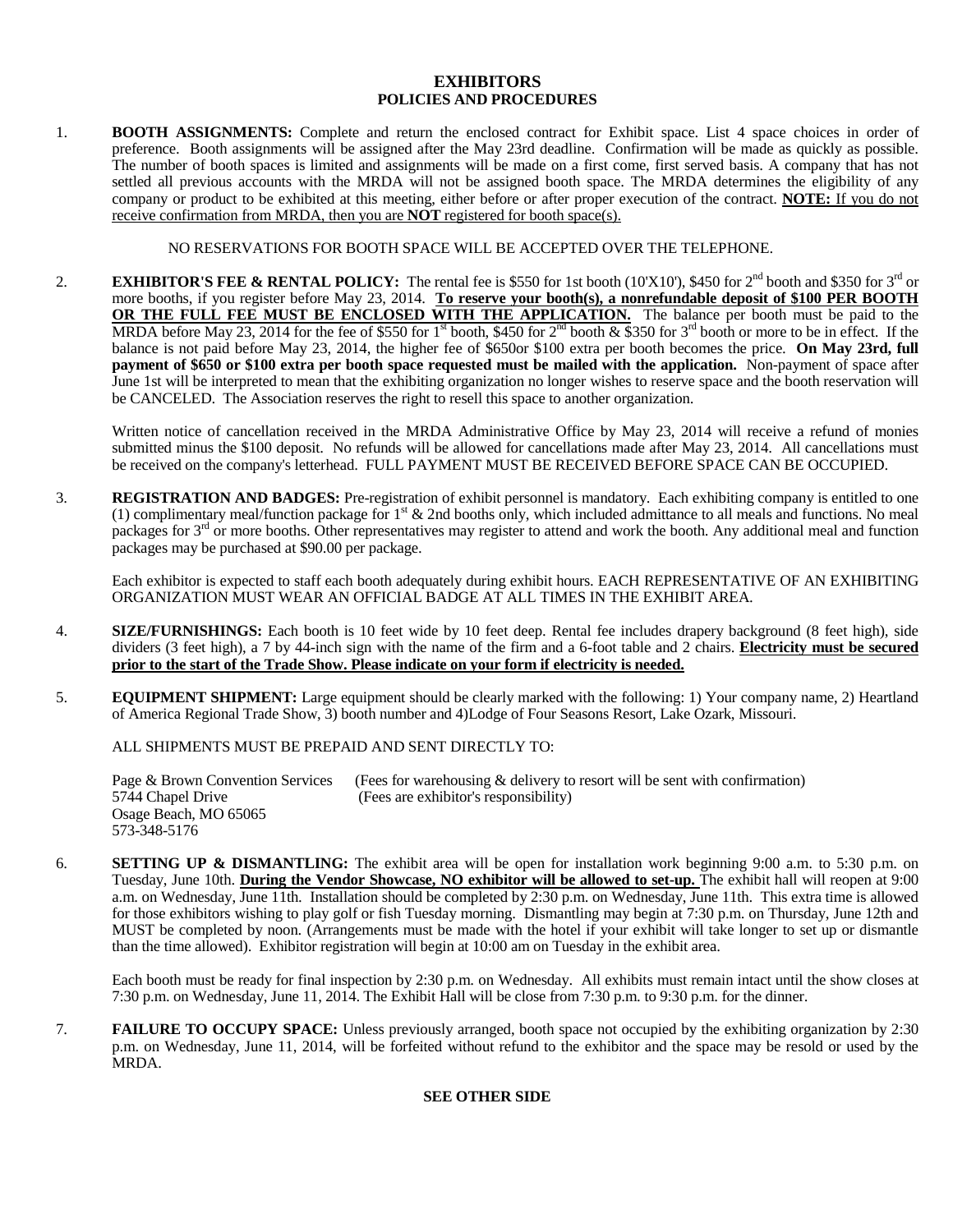- 8. **EXHIBIT HOURS:** Vendor Showcase and Welcome Reception will be from 6:00 p.m. to 8:00 p.m. on Tuesday, June 10th. The Vendor Showcase will be from 3:00 p.m. to 7:30 p.m. on Wednesday, June 11th. Participants will be encouraged to visit during this time period. Refreshments will be served in the exhibit area to help increase exhibitor exposure. Drawings for attendance prizes will be conducted during this time also.
- 9. **INSURANCE:** Exhibitors are urged to take out a portal rider, which is available at a nominal cost on their own insurance policy, to protect them against loss through theft, fire, damage, etc.
- 10. **LIABILITY:** It is agreed that individual exhibitors will protect, save and keep the Missouri Rental Dealers Association, Steiner and Associates and The Lodge of Four Seasons Resort from any damage or charges imposed for violation of any law or ordinance, whether occasioned by the negligence of the exhibitor or those holding under the exhibitor, as well as to strictly comply with the applicable terms regarding the exhibition premises; and further, exhibitor shall at all times protect, identify, save and keep harmless the above parties against and from any and all loss, cost, damage, liability of expense arising from or out of or by reason of accident or other occurrence to anyone, including the exhibitor, its agents employees and business invites, which arise from or out of or by reason of said exhibitor's occupancy and use of the exhibition premises or part thereof.
- 11. **CONVENTION FACILITY RESTRICTIONS:** 1) Volatile or flammable fluids, substances or materials of any nature prohibited by city fire regulation or insurance carriers may not be used in any booth. 2) All construction in a booth shall be substantial and fixed in position for the duration of the show. 3) All aisles and exits must be kept clear, clean and free from obstruction to comply with fire restrictions. 4) All business activity, circulars and advertising matter may be conducted and/or distributed ONLY within the booth(s) assigned to the exhibitor.

#### COOPERATION: IT IS REQUIRED THAT EXHIBITS BE INSTALLED WITHIN THE ASSIGNED SPACE AND NOT INTERFERE WITH OTHER EXHIBITS. IT IS ALSO REQUIRED THAT EXHIBITS BE MANNED DURING DESIGNATED EXHIBIT HOURS AND NOT BE BROKEN DOWN UNTIL 7:30 P.M. ON WEDNESDAY.

The following practices are prohibited: 1) Use of noisy electrical or mechanical apparatus interfering with other exhibits. 2) Canvassing or distributing any material outside the exhibitors own space. 3**) Equipment outside assigned booth space**. 4) Subleasing of exhibit space. 5) The use of billboard advertisement and/or display of signs outside of the exhibit area without prior approval from the Missouri Rental Dealers Association's Trade Show Chairman.

#### **The use of open audio systems is allowed. However, the exhibitor must agree to discontinue its use of the sound level if deemed to be objectionable to the convention participants or adjacent exhibitors.**

The character of the exhibits is subject to the approval of the Trade Show Chairman, MRDA. The right is reserved to refuse the application of concerns not meeting standards required or expected, as well as the right to curtail or to close exhibits that reflect unfavorably on the character of the meeting. This applies to displays, literature, advertising novelties, souvenirs, conduct and attire of persons, etc.

- 12. **ATTENDANCE:** Approximately 150 dealers and spouses are expected to attend this meeting. At the 2013 meeting, 130 dealers and spouses representing 18 member companies were in attendance. There were 69 exhibits.
- 13. **SUBLETTING OF SPACE:** Exhibitors may not assign, sublet, or apportion the whole or any part of the space allocated. Exhibitors may not display or advertise products of any kind other than those manufactured or sold by them in the regular course of their business.
- 14. **SECURITY:** The Missouri Rental Dealers Association will provide security within the Exhibit Hall for the protection of the exhibitor's property in the exhibit hall after exhibit hall hours. The MRDA shall not be held responsible for the loss of, or damage to, any material for any cause and encouraged the exhibitor to exercise normal precautions to prevent loss or damage.
- 15. **EXHIBIT HALL FURNISHINGS:** The exhibit hall is entirely carpeted. The draping will be burgundy and white. Furniture, electrical connections, and other needs may be ordered through the Lodge of Four Seasons Resort (800/711-8983).
- 16. **CANCELLATION OF EXPOSITION:** Should any situation beyond the control of the Missouri Rental Dealers Association arise to prevent the 2014 Trade Show, MRDA will not be held liable for any expenses incurred by the exhibitor except the rental cost of booth space.
- 17. **SHOW SPECIALS:** MRDA recommends to the exhibiting vendors to offer trade show specials that are available on orders placed at the trade show ONLY. These specials should be sent in by April 1<sup>st</sup> in order to be included in mailings to dealers or later, but later will limit the number of mailing they will be included in. MRDA will send to all exhibiting vendors a list of dealers registered, as it becomes available, for the Trade Show so they can personally market their specials to them.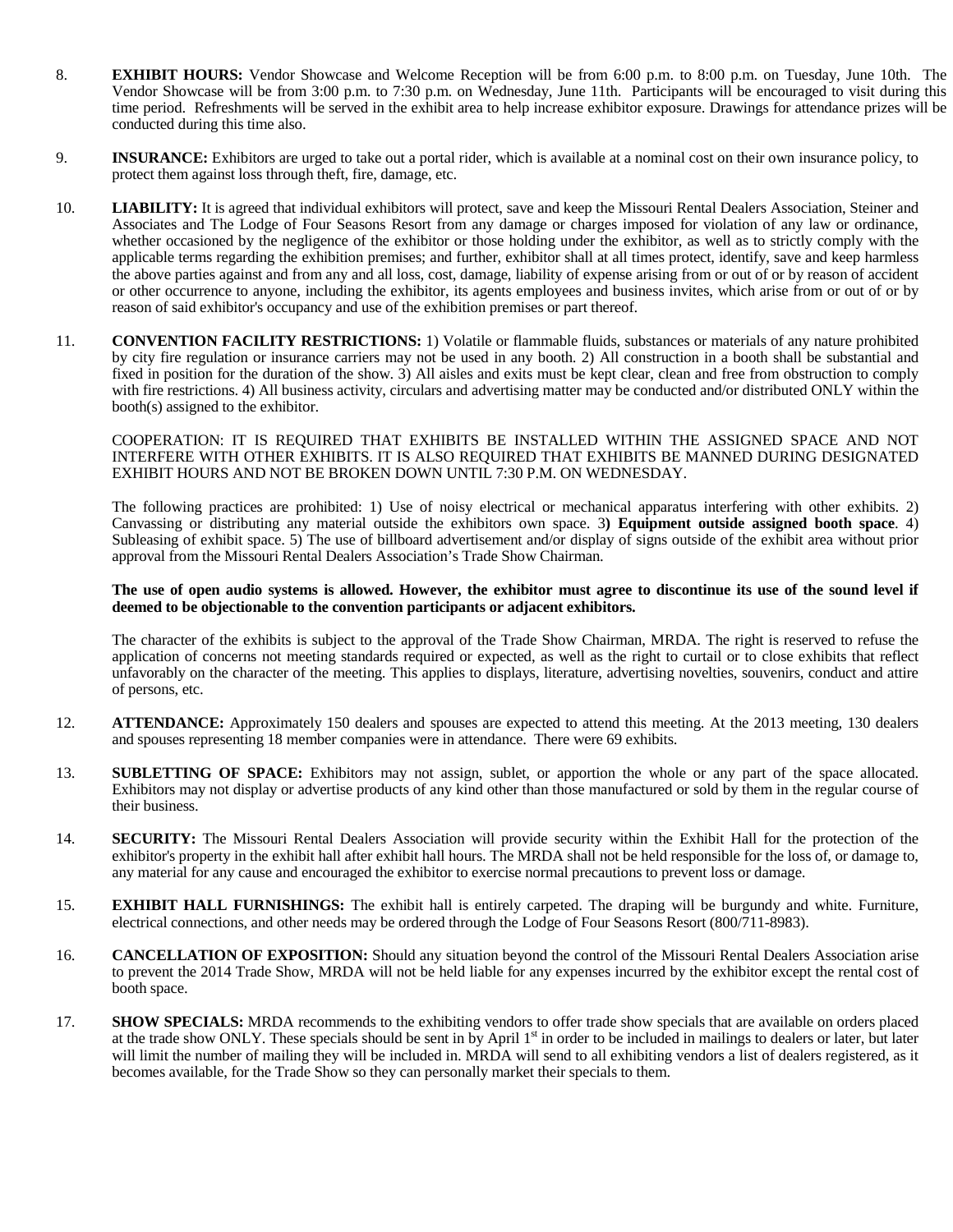## HEARTLAND OF AMERICA REGIONAL 2014 Trade Show and Seminar \* The Cove Golf Course \* Lake Ozark, Missouri GOLF TOURNAMENT

TO: EXHIBITORS

RE: ANNUAL GOLF TOURNAMENT

DATE: WEDNESDAY, JUNE 11, 2014

TEE TIMES: 8:00 A.M. - SHOTGUN START

FEES; \$75.00 PER PERSON - INCLUDES CART

COURSE: "The Cove" at the Lodge of Four Seasons Resort

Dear Exhibitor:

We look forward to your participation in our annual golf tournament. Tee times are limited to 54 players, so please sign up early. Times will start at 8:00 a.m. A member of the association will be assigning the tee times and we will inform you by June 6th. (PLEASE **do not** contact The Cove Golf Course at the Lodge of Four Seasons Resort) (**Cancellations must be received by June 2nd in order to receive a refund, but substitutions for the canceled player is allowed**)

| Golfer's Name | Handicap                                                                                                                                                   | <b>Amount Paid</b> |
|---------------|------------------------------------------------------------------------------------------------------------------------------------------------------------|--------------------|
|               |                                                                                                                                                            |                    |
|               |                                                                                                                                                            |                    |
|               |                                                                                                                                                            |                    |
|               | Transfer total to Registration/Sponsorship Form.                                                                                                           | <b>TOTAL</b>       |
|               | ORGANIZATION:                                                                                                                                              |                    |
| Send form to: | <b>Heartland of America Golf Tournament</b><br><b>501 South Cedar Lake Drive</b><br>Columbia, Missouri 65203<br>phone-(573) 442-2963<br>fax-(573) 875-8158 |                    |

## **TRADE SHOW 2014 ITINERARY ON REVERSE SIDE**